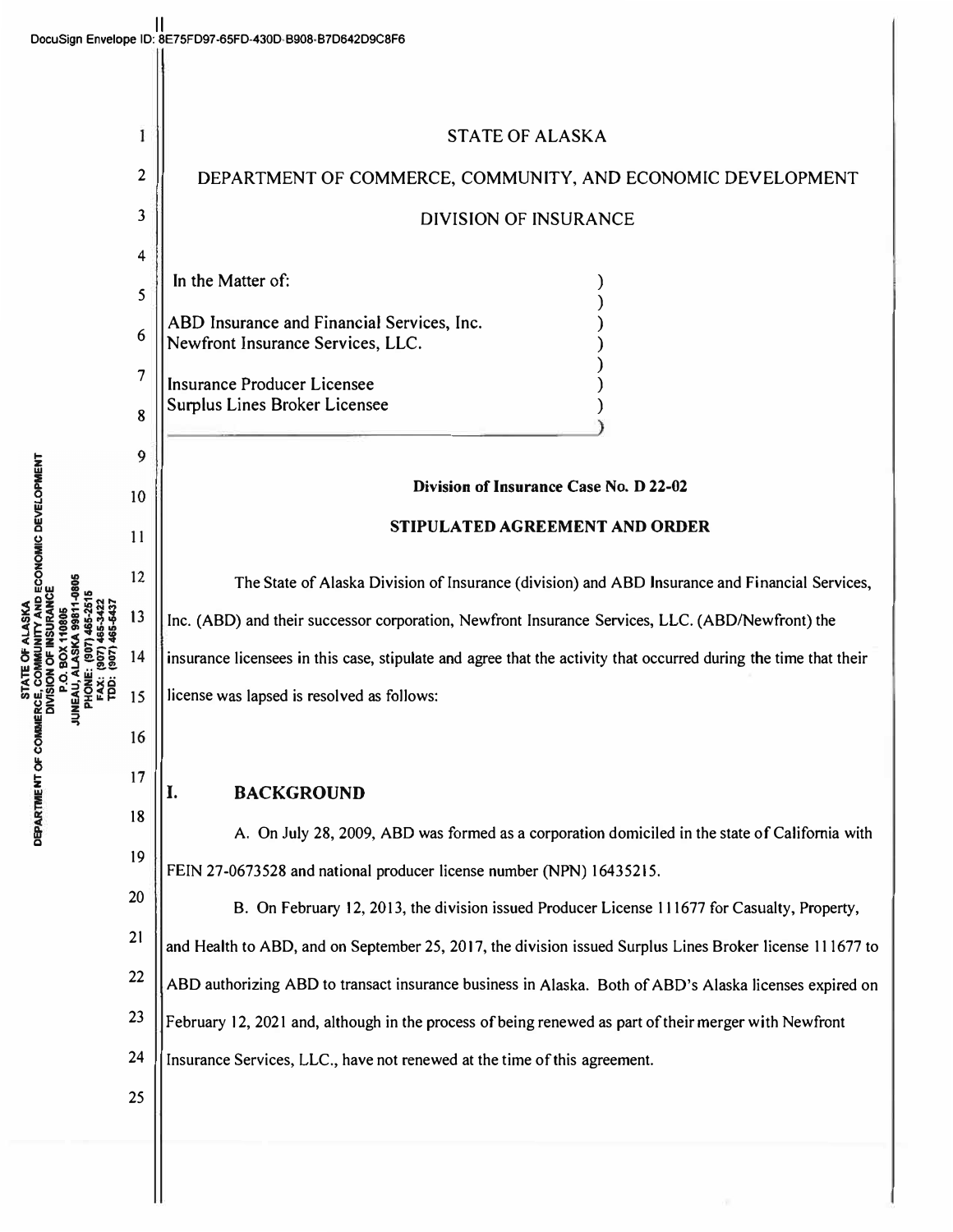| ı              | C. Following the expiration of ABD's Alaska licenses, ABD continued to transact insurance                   |  |  |
|----------------|-------------------------------------------------------------------------------------------------------------|--|--|
| $\overline{2}$ | business in Alaska and between February 12, 2021, and to January 11, 2022, collected \$150,000 in broker    |  |  |
| 3              | fees and \$306,747.13 in commissions while unlicensed for total compensation of \$456,747.13.               |  |  |
| 4              | D. ABD/Newfront's actions reflected in paragraph (C) constitute violations of AS 21.27.010(a)               |  |  |
| 5              | (license required).                                                                                         |  |  |
| 6              | E. The director, under AS $21.27.410(a)$ or AS $21.27.440(a)(3)$ , may suspend or revoke a license for      |  |  |
| 7              | a violation of AS 21.27.010.                                                                                |  |  |
| 8              | F. The director, under AS $21.27.440(a)(1)$ may impose a civil penalty equal to the compensation            |  |  |
| 9              | paid and under AS 21.27.440(a)(2) may impose a civil penalty of not more than \$10,000 for each violation   |  |  |
| 10             | or a civil penalty of not more than \$25,000 for each violation, if the director determines that the person |  |  |
| 11             | willfully violated the provisions of AS 21.27.                                                              |  |  |
| 12             |                                                                                                             |  |  |
| 13             | II.<br><b>TERMS OF AGREEMENT</b>                                                                            |  |  |
| 14             | ABD/Newfront stipulates and agrees:                                                                         |  |  |
| 15             | (i) that the conduct described in paragraph C above constitutes a violation of Alaska law,                  |  |  |
| 16             | including AS 21.27.010(a);                                                                                  |  |  |
| 17             | (ii) that ABD/Newfront pay a fine of 50% of total unlicensed compensation for Alaska placed                 |  |  |
|                | business, in the amount of \$228,373.56, which is imposed immediately and due within 30 days of the date of |  |  |
| 18             | this agreement. Failure to pay the fine within 30 days will result in the revocation of ABD/Newfront        |  |  |
| 19             | licenses;                                                                                                   |  |  |
| 20             | (iii) that ABD/Newfront pay a penalty of 10% of total compensation in the amount of                         |  |  |
| 21             | \$45,674.71.                                                                                                |  |  |
| 22             | (iv) that ABD/Newfront waives their right to a hearing and enters into this agreement voluntarily           |  |  |
| 23             | with full knowledge of all rights they may have in this matter.                                             |  |  |
| 24             |                                                                                                             |  |  |
| 25             |                                                                                                             |  |  |
|                |                                                                                                             |  |  |

II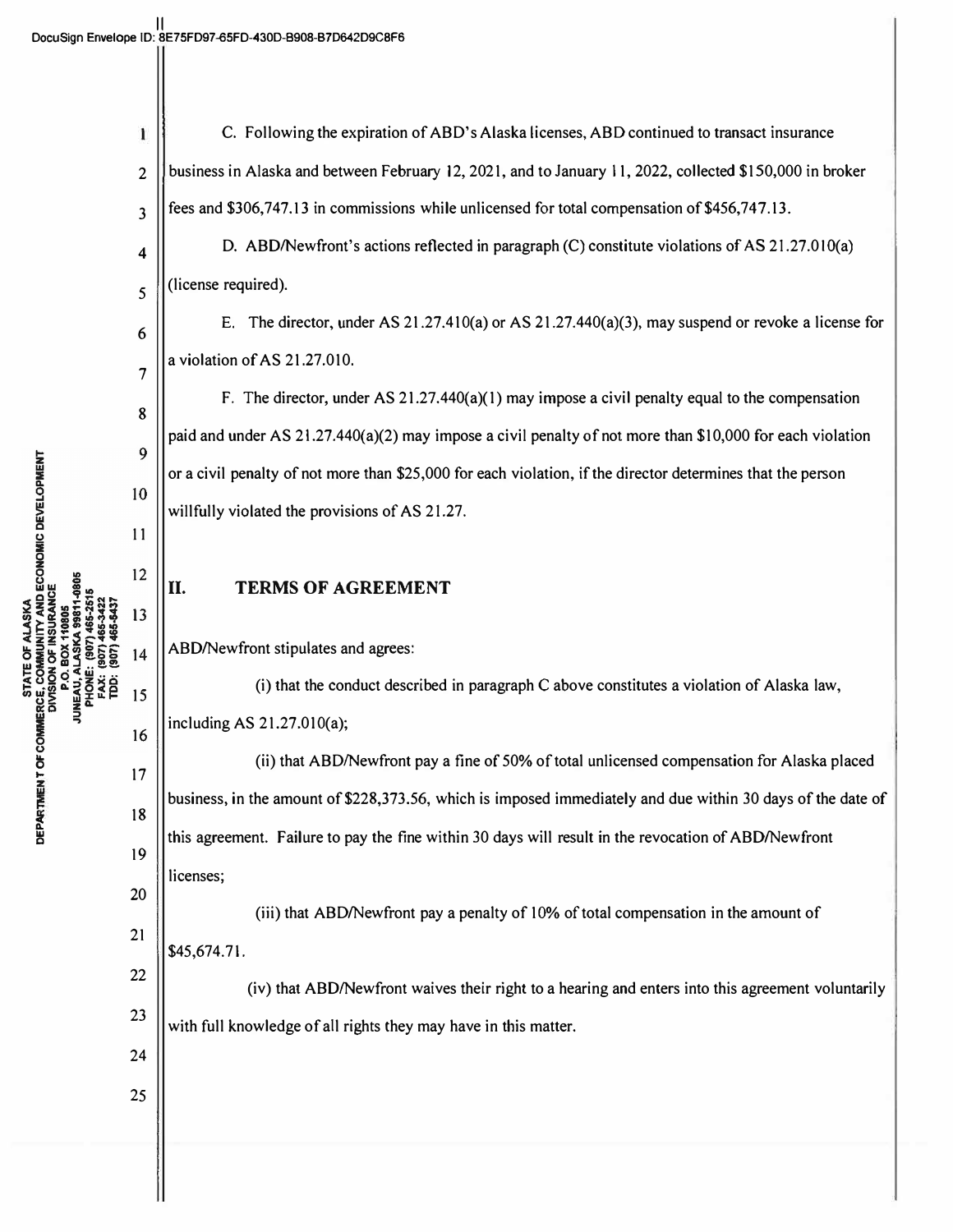$\mathbb{I}$ 

|                            | 1              | (v) ABD/Newfront understands that this agreement is not binding on the parties unless and until  |
|----------------------------|----------------|--------------------------------------------------------------------------------------------------|
|                            | $\overline{c}$ | the director signs the order adopting this agreement.                                            |
|                            | 3              | (vi) ABD/Newfront further understands that this agreement resolves the civil liability issues    |
|                            | 4              | between the parties to this agreement related to these violations of the state's insurance laws. |
|                            | 5              |                                                                                                  |
|                            | 6              | DATED: 1/26/2022<br>Division of Insurance                                                        |
|                            | 7              | By: alex M. Romens                                                                               |
|                            | 8              | Chief Investigator                                                                               |
|                            | 9              |                                                                                                  |
|                            | 10             |                                                                                                  |
| Y AND ECONOMIC DEVELOPMENT | $\mathbf{1}$   | 1/26/2022<br>DATED:<br>ABD/Newfront Insurance Services, LLC.                                     |
| 1-0805                     | 12             | DocuSigned by:                                                                                   |
| <b>URANCE</b><br>YSKA      | 13             | burt de Gross<br>By:<br><b>ABD AVEWITH Representative</b>                                        |
|                            | 14             |                                                                                                  |
| <b>JUNEA</b><br>≧          | 15             |                                                                                                  |
| INT OF COMMERCE,           | 16             |                                                                                                  |
|                            | 17             |                                                                                                  |
| <b>DEPARTME</b>            | 18             |                                                                                                  |
|                            | 19             |                                                                                                  |
|                            | 20             |                                                                                                  |
|                            | $21$           |                                                                                                  |
|                            | 22             |                                                                                                  |
|                            | 23             |                                                                                                  |
|                            | 24             |                                                                                                  |
|                            | 25             |                                                                                                  |
|                            |                |                                                                                                  |
|                            |                |                                                                                                  |
|                            |                |                                                                                                  |